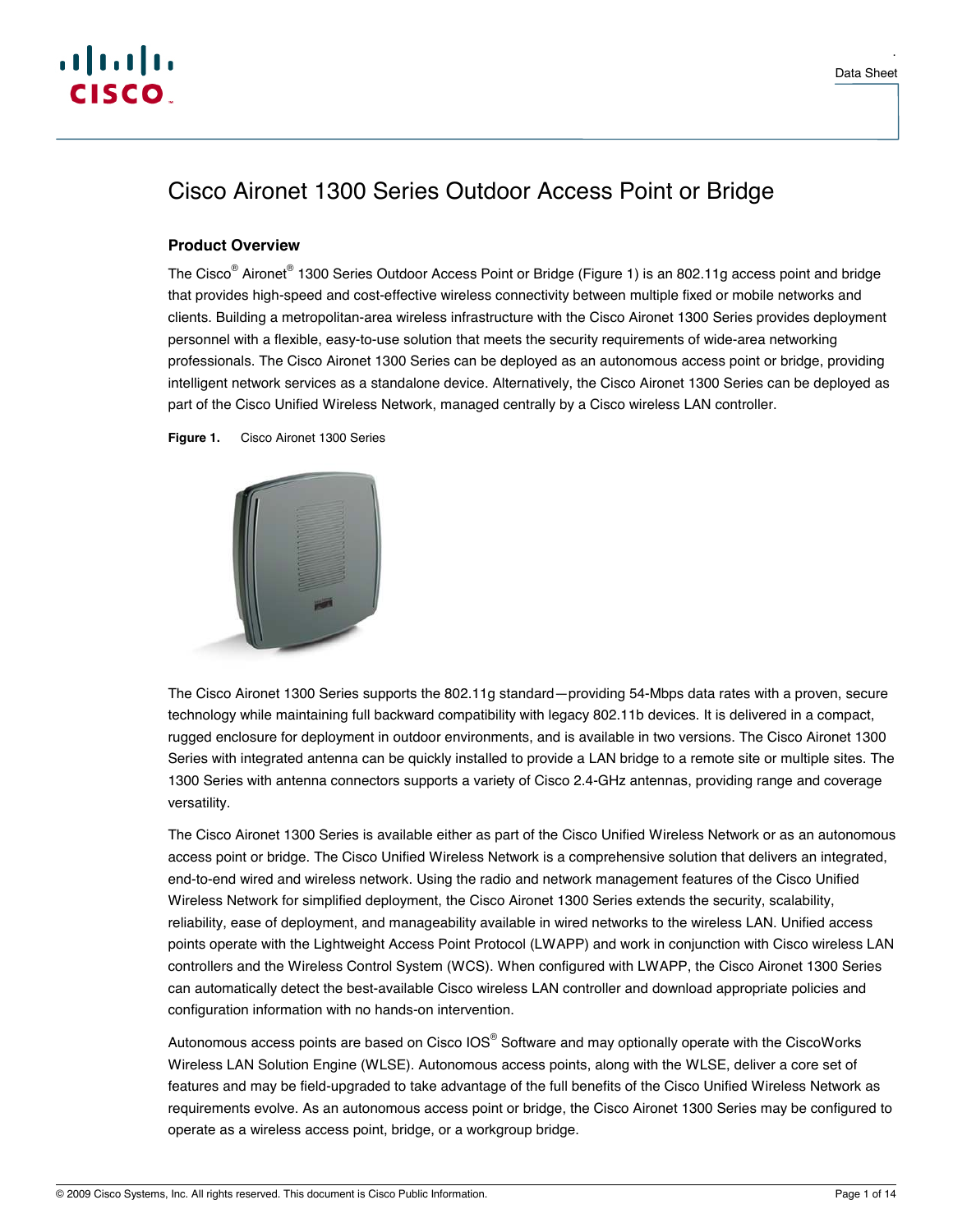## **Users and Applications**

The Cisco Aironet 1300 Series can provide outdoor wireless access, an ongoing savings of leased-line expenses, a method to connect networks despite physical barriers such as lakes or highways, and rapid deployment of network connections—often while waiting on other facilities, such as fiber-optic installations. The types of organizations that will benefit from the advantages of the Cisco Aironet 1300 Series include education, enterprise, government, healthcare, military, public safety, transportation, and WLAN service providers. These organizations have a variety of possible applications, as shown in Figure 2 and described in the following paragraphs.

#### **Campus Networks**

Whether the deployment is in a typical college campus or corporate offices with multiple buildings, IT professionals are faced with interconnecting local area networks around and in between each of the buildings. These LANs require cost-effective, high-bandwidth connections with seamless mobility throughout the WLAN. They also require the flexibility and control that is unavailable through leased lines or that would otherwise require trenching for new cable installations. The Cisco Aironet 1300 Series can be used as an outdoor access point, either operating with the Cisco wireless LAN controller and WCS or autonomously as an intelligent access point. It can also be used as an autonomous wireless bridge to connect remote buildings to the LAN.

#### **Nomadic Networks and Users**

More and more, networks are "on the move." Vehicles such as buses, trains, ambulances, and patrol cars are being equipped with their own LAN-supported devices, including notebooks, personal digital assistants (PDAs), cameras, and scanners. These mobile networks provide new passenger services, improved public service, and operational efficiency but they need to be interconnected to enable information-sharing and more informed decision-making. The Cisco Aironet 1300 Series can operate in autonomous mode as a workgroup bridge connecting in-vehicle devices to Cisco Aironet access points and bridges that are fixed throughout the service area.

## **Outdoor Public Access**

The proliferation of WLAN hotspots has allowed users to stay connected while in hotels, airports, and even coffee shops. As more users desire ubiquitous connectivity, outdoor hotspots are being added—and some include multiple city blocks or even town centers. These outdoor hotspots can be cost-effectively deployed with the Cisco Aironet 1300 Series unified or autonomous access points.

#### **Temporary Networks**

The variety of temporary solutions is limitless, with applications such as remote military campaigns, short-term office leases, temporary buildings such as trailers, or even parking lot tent sales. These deployments require a temporary network infrastructure that is rugged, portable, easy to install, and flexible. The Cisco Aironet 1300 Series can be quickly deployed, with complete functionality packaged in the integrated antenna version, or with a selection of easyto-install remote antennas for the connectorized version.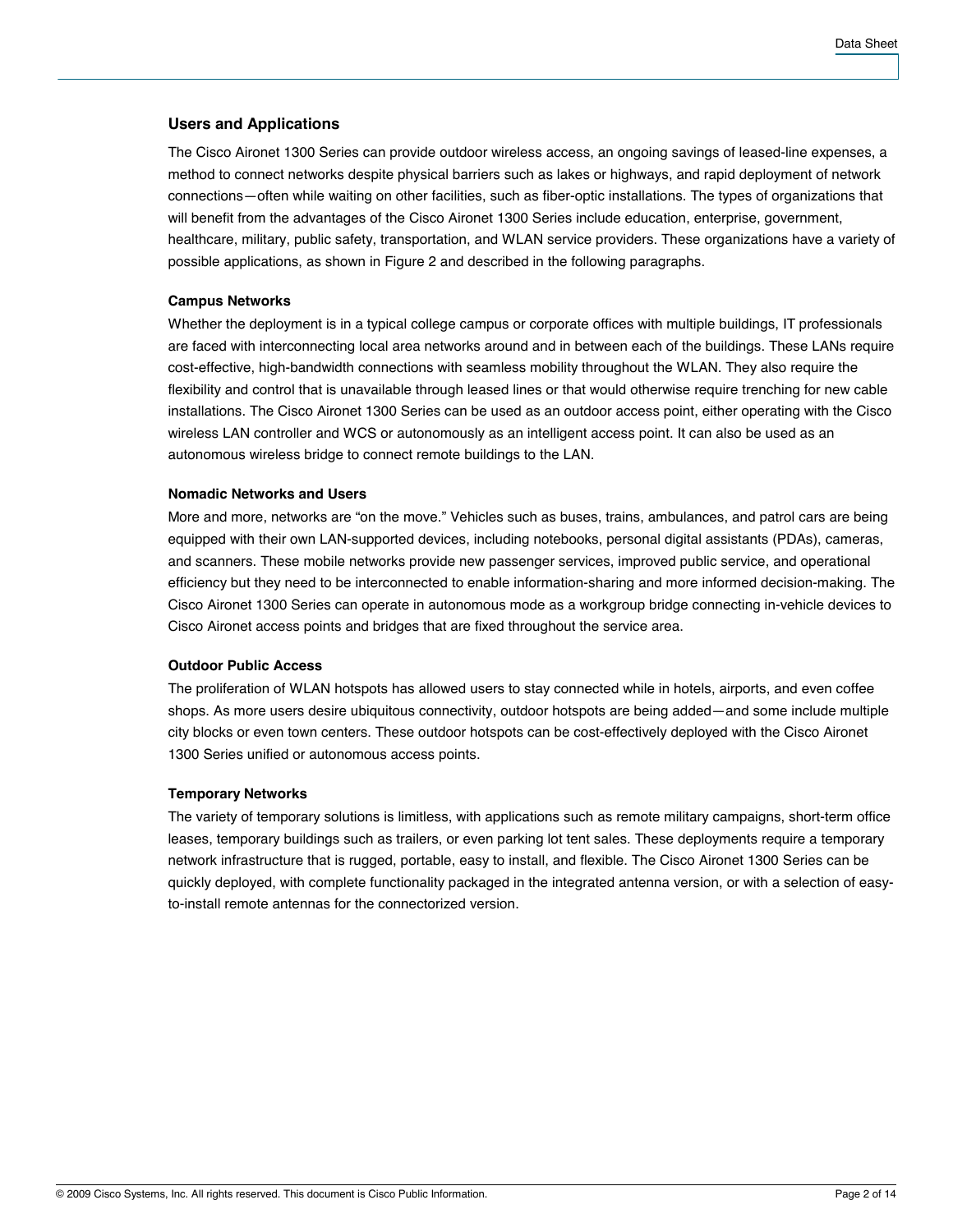#### **Figure 2.** Cisco Aironet 1300 Series Applications Example



## Cisco Aironet 1300 Series Outdoor Wireless Deployment

#### **Benefits**

#### **Industry-Leading Performance**

- Data rates of 54 Mbps in the 2.4-GHz band
- Bridge range of 20 miles (32 kilometers [km]) at 11 Mbps
- Aggregate throughput approaching 28 Mbps
- Maximum transmit power of 100 milliwatts (mW) for 802.11b and 30 mW for 802.11g. Maximum power setting will vary according to individual country regulations.
- For vehicle-installed deployments, over 100 km per hour speeds at 12 and 24 Mbps with 128-byte packets at 1 percent packet error rate (PER) (workgroup bridge mode connected to a Cisco Aironet access point or bridge)
- Support for antenna diversity

#### **Low Total Cost of Ownership**

- Compelling return on investment (ROI) compared to cable installation or ongoing leased-line fees
- Low bridging-system cost
- Low outdoor access-point system cost
- Ability to reuse existing Cisco Aironet Series 350 Wireless Bridges for low upgrade costs
- Investment protection with future Cisco IOS Software upgrades

#### **Flexible and Easy to Install**

- The Cisco Unified Wireless Network simplifies wireless LAN deployment and management by providing clear visibility and dynamic control of the RF environment.
- Convenient LEDs provide bridge alignment feedback and diagnostics.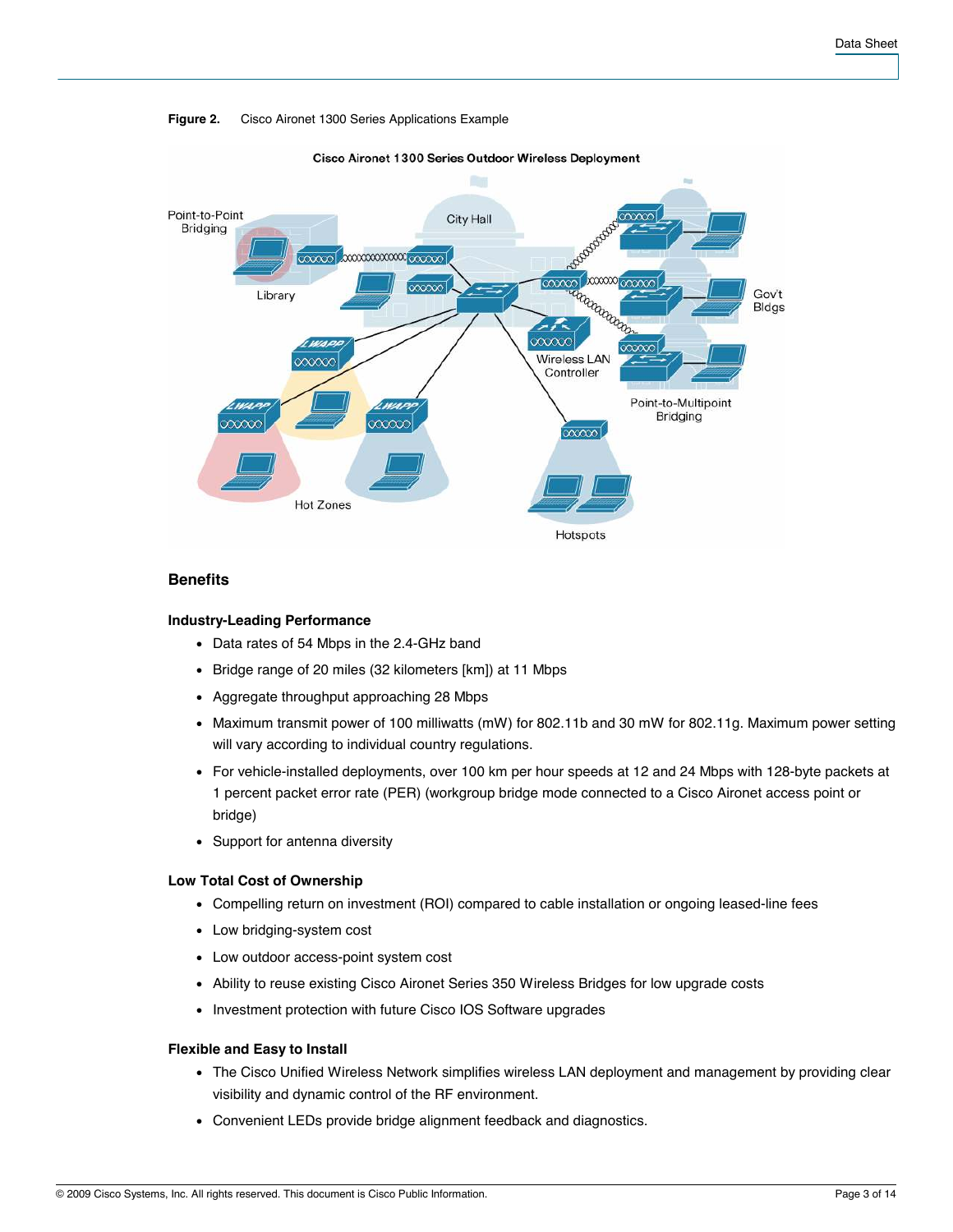- Quick-hang mounting bracket allows for an easy installation process; roof and wall mounting kits offer more mounting options.
- Rapid deployment, redeployment, and recommissioning can be achieved with no reliance upon third-party service providers or a lengthy license or trenching process.
- Multiple, configurable radio network roles enable point-to-point and point-to-multipoint bridging.
- Wide DC power-input range allows a variety of power supply options such as solar power or vehicle power (+10 to +48 volts direct current [VDC]).
- Supports a wide operating-temperature range of  $-22^{\circ}$ F to 131 $\rm{F}$  (-30 $\rm{^{\circ}$ to +55 $\rm{C}$ ).
- Meets NEMA 4 and IP56 specifications for harsh environments.
- Supports captured antennas for easy mounting and support for external antennas, including existing Cisco Aironet 2.4-GHz antennas.

## **Award-Winning Security**

The Cisco Aironet 1300 Series has achieved National Institute of Standards and Technology (NIST) FIPS 140-2 level 2 validation and is in process for Common Criteria validation under the National Information Assurance Partnership (NIAP) program.

The Cisco Aironet 1300 Series supports 802.11i, Wi-Fi Protected Access 2 (WPA2), WPA, and numerous Extensible Authentication Protocol (EAP) types. WPA and WPA2 are the Wi-Fi Alliance certifications for interoperable, standards-based WLAN security. These certifications support IEEE 802.1X for user-based authentication, Temporal Key Integrity Protocol (TKIP) for WPA encryption, and Advanced Encryption Standard (AES) for WPA2 encryption. These certifications help to ensure interoperability between Wi-Fi-certified WLAN devices from different manufacturers.

The Cisco Aironet 1300 Series hardware-accelerated AES encryption supports enterprise-class, government-grade secure encryption over the WLAN without compromising performance. IEEE 802.1X authentication helps to ensure that only authorized users are allowed on the network. Backward compatibility and support for WPA client devices running TKIP, the RC4 encryption algorithm, is also supported by the Cisco Aironet 1300 Series.

Cisco Aironet 1300 Series access points operating with LWAPP support Cisco Unified Intrusion Detection System or Intrusion Prevention System (IDS/IPS), which is part of the Cisco Self-Defending Network and is the industry's first integrated wired and wireless network security solution. The Cisco Unified IDS/IPS takes a comprehensive approach to security—at the wireless edge, wired edge, WAN edge, and through the data center. When a trusted client acts maliciously, the Cisco wired IDS detects the attack and sends shun requests to the Cisco wireless LAN controllers, which will then disassociate the client device. Cisco Unified IDS goes beyond simple fire walling. If a user is allowed to access a specific server, but is not allowed to access a particular directory on the server, the anomalous behavior is detected and mitigated.

Autonomous or unified Cisco Aironet 1300 Series Access Points support management frame protection for the authentication of 802.11 management frames by the wireless network infrastructure. This allows the network to detect spoofed frames from access points or malicious users impersonating infrastructure access points. If an access point detects a malicious attack, an incident will be generated by the access point and reports will be gathered on the controller, Cisco WCS, or CiscoWorks WLSE.

#### **Product Architecture**

A flexible outdoor wireless-bridge or access-point solution is provided through the combination of the Cisco Aironet 1300 Series, a power injector, and options for both antennas and mounting. Figure 3 shows how the units connect.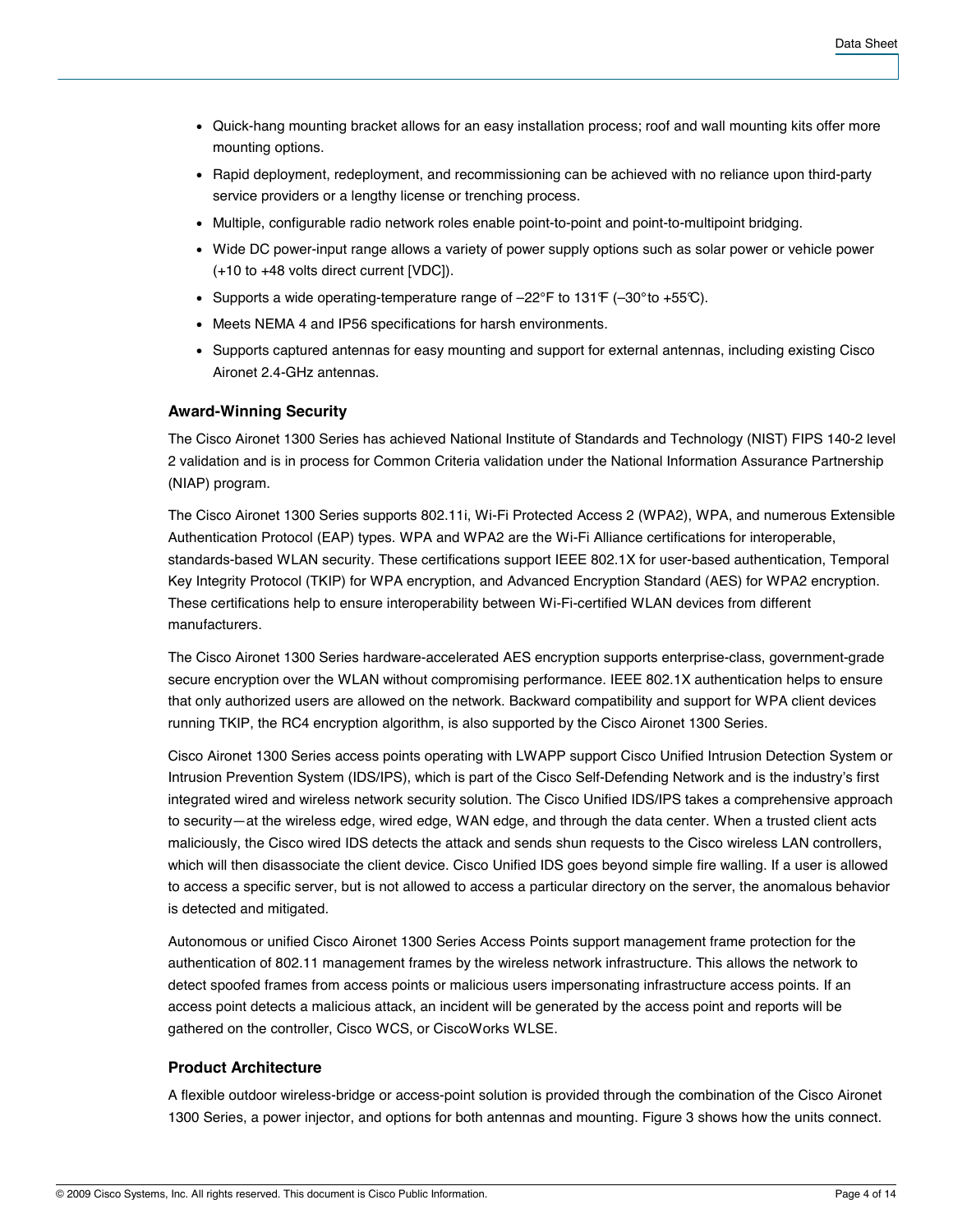#### **Figure 3.** Network Diagram with Power Injector



## **Cisco Aironet 1300 Series**

The Cisco Aironet 1300 Series provides the 802.11g interface for access-point capability or bridge connections. By placing the unit outdoors, close to the antenna, you can minimize the wireless cable losses—thereby maximizing the range of the network. The unit is available with either an integrated antenna, or with connectors for external antennas (Figure 4). The high-gain, integrated antenna is designed for easy installations of point-to-point links or non-root nodes of point-to-multipoint networks as an autonomous bridge. The nonintegrated antenna version provides professional installers with an RP-TNC connector that allows the deployment of omnidirectional, sector, or high-gain dish antennas for specific application requirements.

**Figure 4.** Cisco Aironet 1300 Series Connector Options



#### **Power Injector**

The Cisco Aironet Bridge Power Injector converts the standard 10/100BASE-T Ethernet interface that is suitable for weather-protected areas to a dual F-Type connector interface for coaxial cables that are more suitable for harsh outdoor environments. The power injector also provides power to the outdoor unit over the same cables with a power-discover feature and surge protection. To support longer cabling from your wired switch or router, the power injector enables total cable runs up to 200 meters (Category 5 [Cat5] and coaxial). The Cisco Aironet 1300 Series ships with the Cisco Aironet Power Injector LR2 (Figure 5) and an AC power supply.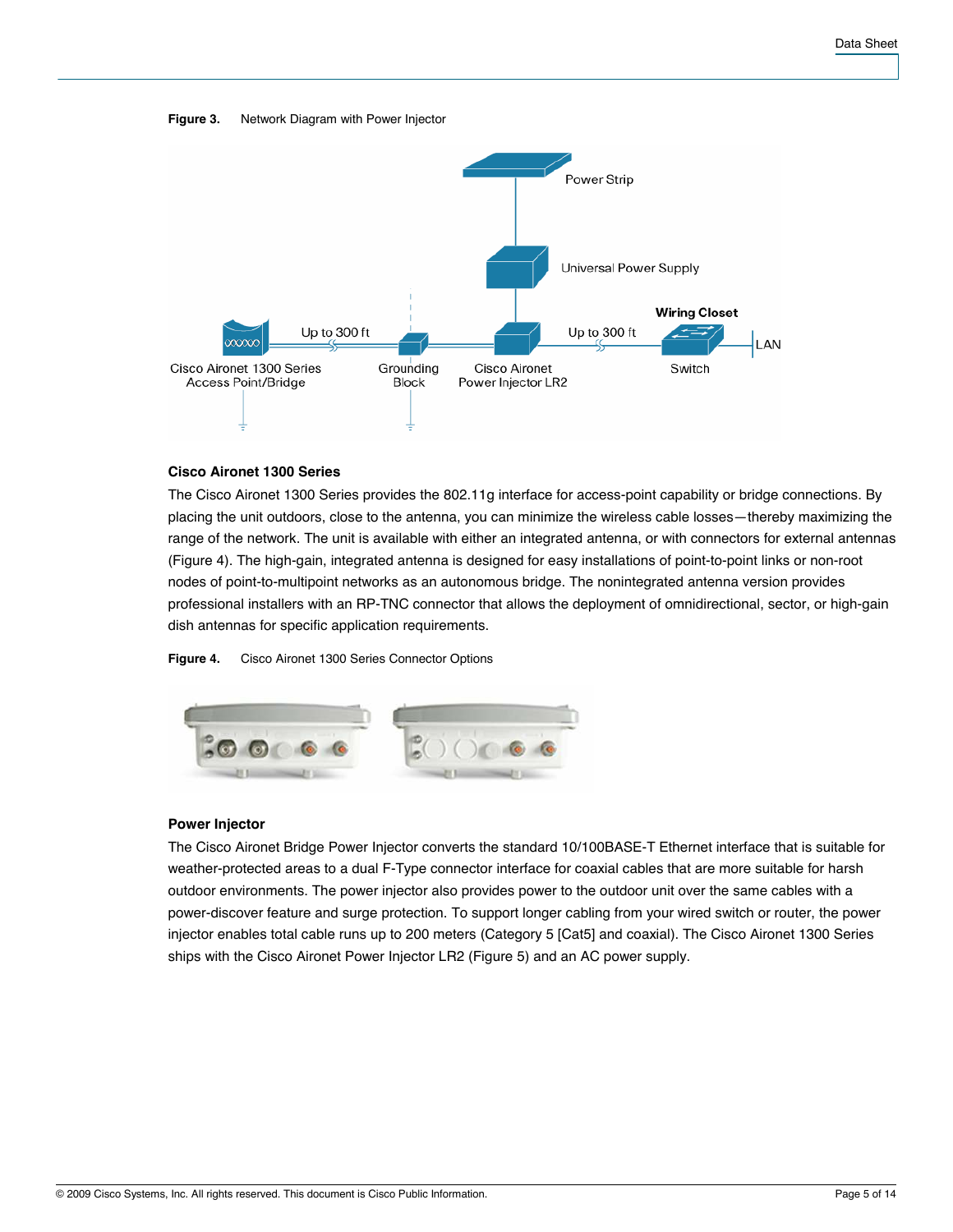#### **Figure 5.** Cisco Aironet Power Injector AIR-PWRINJ-BLR2/AIRPWRINJ-BLR2T



The optional Cisco Aironet Power Injector LR2T takes power from any +12 to +40 VDC source not supplied by Cisco. Typically, the DC source is a vehicle or solar-power source (Figure 6). This power injector provides the flexibility needed when an AC power source is not available.



**Figure 6.** Network Diagram with Optional Power Injector

## **Mounting Hardware and Antennas**

In addition to having a variety of antennas available from Cisco, the Cisco 1300 Series also has different mounting options (Figure 7). These optional mounting kits are available for mounting to a roof, wall, or pole. The quick-hang mounting bracket enables a simple, one-person installation. For more information on available antennas, please refer to the Cisco Aironet Antennas and Accessories Data Sheet and Reference Guide:

• Data Sheet:

[http://www.cisco.com/en/US/prod/collateral/wireless/ps7183/ps469/product\\_data\\_sheet09186a008022b11b.](http://www.cisco.com/en/US/prod/collateral/wireless/ps7183/ps469/product_data_sheet09186a008022b11b.html)h [tml](http://www.cisco.com/en/US/prod/collateral/wireless/ps7183/ps469/product_data_sheet09186a008022b11b.html)

• Reference Guide: [http://www.cisco.com/en/US/prod/collateral/wireless/ps7183/ps469/product\\_data\\_sheet09186a008008883b.](http://www.cisco.com/en/US/prod/collateral/wireless/ps7183/ps469/product_data_sheet09186a008008883b.html)h [tml](http://www.cisco.com/en/US/prod/collateral/wireless/ps7183/ps469/product_data_sheet09186a008008883b.html)

**Figure 7.** Cisco Aironet 1300 Series Mounting Hardware and Antennas

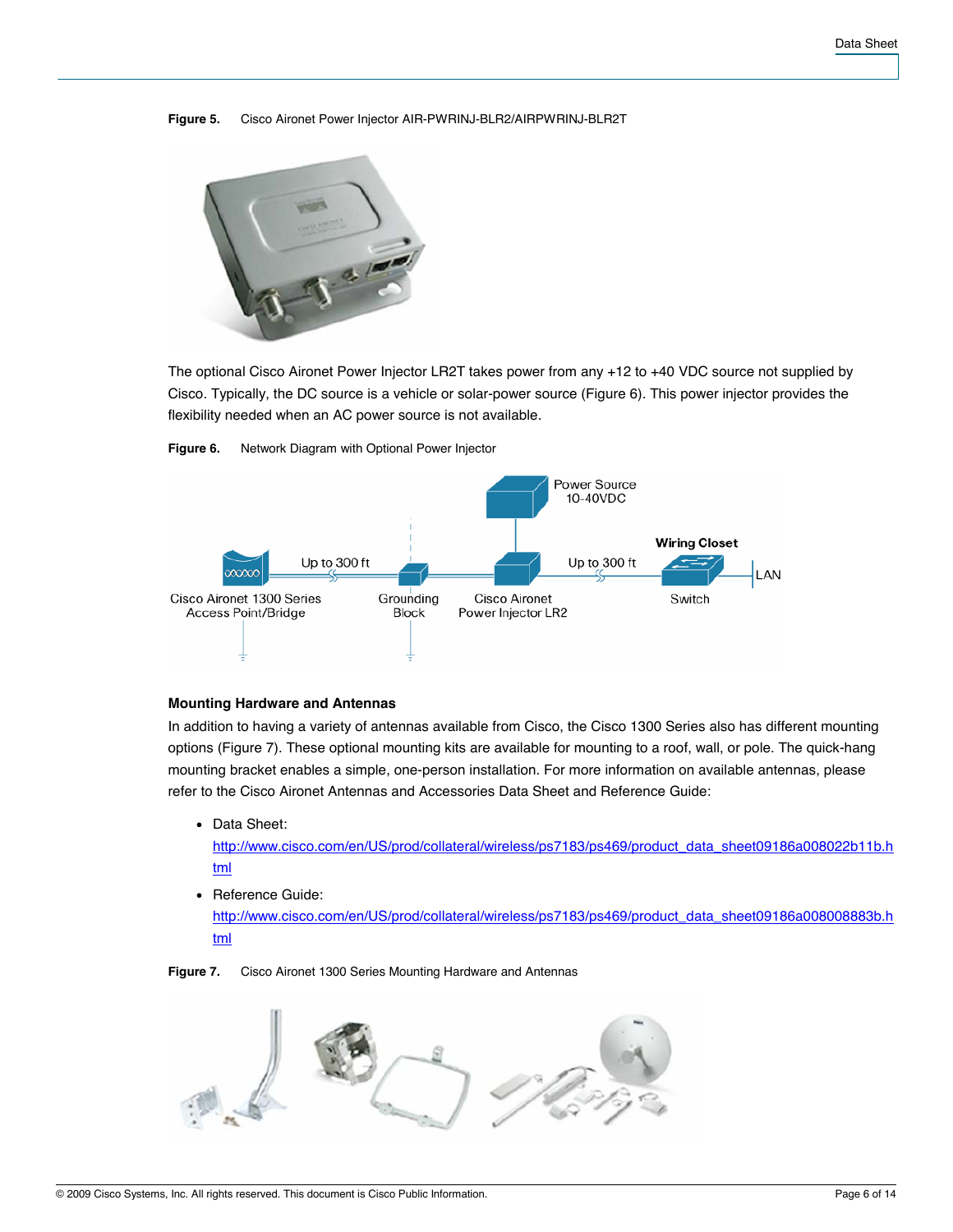## **Features**

The Cisco Aironet 1300 Series access point or bridge provides the following features.

#### **Antenna Alignment Assistance**

The autonomous Cisco Aironet 1300 Series provides an autoconfiguration and installation mode for quick deployment of point-to-point links without the need for configuration through Telnet, FTP, or Simple Network Management Protocol (SNMP). This mode provides LEDs with signal-strength information used in the installation and alignment process. As a result, installers are free to perform their installation process and verify the link quality without knowledge of Cisco IOS Software or data networking.

#### **Automatic RF Configuration**

Under the Cisco Unified Wireless Network, radio resource management provides automatic configuration of RF parameters for access points such as the Cisco Aironet 1300 Series Access Points. The result is a coordinated RF plan for access points under the span of the Cisco wireless LAN controller, which also recognizes the presence of other RF emitting devices. This minimizes interference to and from neighboring access points, ensuring optimal network capacity.

#### **Seamless Layer 2 and Layer 3 Roaming**

The Cisco Aironet 1300 Series provides fast secure roaming of wireless clients and autonomous non-root bridges and workgroup bridges. In both the unified access point and the autonomous access point, the encryption keys for mobile devices are cached locally, allowing the mobile device to roam between access points while remaining authenticated to the network. This significantly reduces roaming time by eliminating the need to conduct the four-way handshake with each roam. Autonomous non-root bridges and workgroup bridges also scan in the background to search for alternative Cisco Aironet access points and bridges that mobile device may be roaming to, which also reduces roaming time.

#### **Support for Port Aggregation Protocol and Cisco Fast EtherChannel Technology**

Bandwidth can be increased between bridged networks through the aggregation of multiple autonomous bridges at each site via Cisco Fast EtherChannel® technology, Port Aggregation Protocol (PAgP), or routing protocols.

#### **Wireless Link-Distance Adjustment**

For an autonomous Cisco Aironet 1300 Series device, the link-distance parameter allows the user to tune the Carrier-Sense Multiple Access/Collision Avoidance (CSMA/CA) parameters for the particular range in use to maximize performance.

#### **Wireless Packet Concatenation**

The concatenation of smaller packets into larger ones allows autonomous Cisco Aironet 1300 Series access point or bridge to more efficiently use the wireless medium and provide higher overall data throughputs.

#### **Wireless Programmable Clear-Channel Assessment**

With a programmable clear-channel assessment, an autonomous Cisco Aironet 1300 Series access point or bridge can be configured to the particular background-interference level found in your environment. This provides reduced contention overhead with other wireless systems.

#### **Summary**

The Cisco Aironet 1300 Series is a flexible outdoor 802.11b and 802.11g access point or bridge that provides highspeed and cost-effective wireless connectivity between multiple fixed or mobile networks and clients.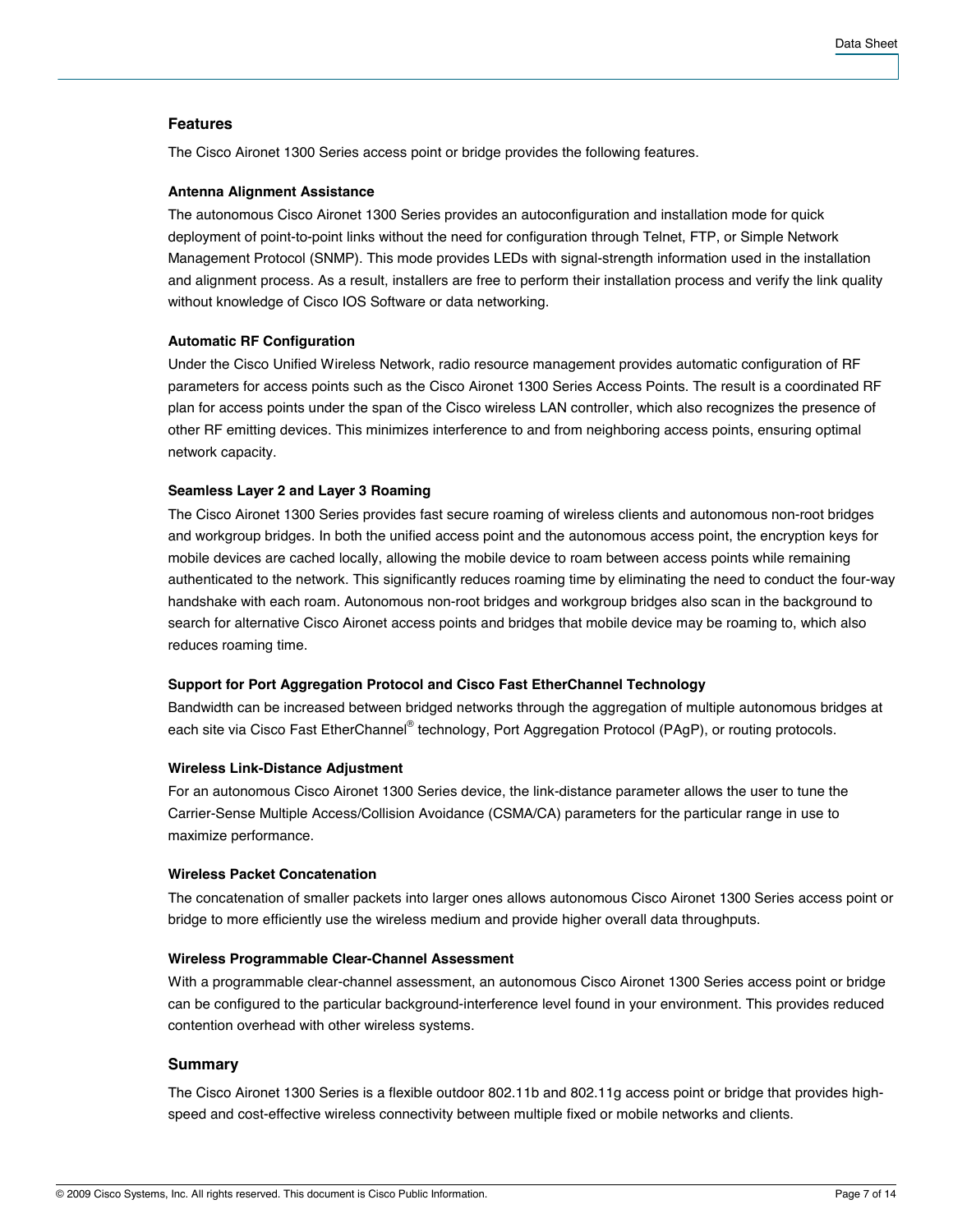## **Product Specifications**

Link Roles and Product Compatibility

Table 1 outlines the link roles in which the Cisco Aironet 1300 Series can operate, and identifies the products that it is compatible with in the particular role.

**Table 1.** Link Role and Product Compatibility

| <b>Role</b>                | <b>Applications</b>                                                                                                                                                                                                                                                                                                                                                                                                                                                                                                            | <b>Unified or</b><br><b>Autonomous</b><br><b>Architecture</b> | <b>Compatibility</b>                                                                                                                                                                          |
|----------------------------|--------------------------------------------------------------------------------------------------------------------------------------------------------------------------------------------------------------------------------------------------------------------------------------------------------------------------------------------------------------------------------------------------------------------------------------------------------------------------------------------------------------------------------|---------------------------------------------------------------|-----------------------------------------------------------------------------------------------------------------------------------------------------------------------------------------------|
| <b>Access Point</b>        | Engineered specifically for harsh outdoor<br>environments, yet also capable in indoor deployments,<br>the Cisco Aironet 1300 Series is ideal for WLANs<br>requiring outdoor coverage. The Cisco Aironet 1300<br>Series is Wi-Fi certified as an access point and also<br>supports the innovative features available with Cisco<br>Aironet and Cisco Compatible client devices.                                                                                                                                                 | Unified or<br>Autonomous                                      | • Compatible with any Wi-Fi certified WPA or<br>WPA2 client device for basic capability<br>• Compatible with Cisco Aironet clients and<br>Cisco Compatible clients for extended<br>capability |
| <b>Bridge</b>              | The Cisco Aironet 1300 Series supports either point-to-<br>point or point-to-multipoint configurations to cost-<br>effectively interconnect remote, temporary, or mobile<br>networks. It can serve as an upgrade or replacement to<br>the Cisco Aironet 350 Wireless Bridge by providing<br>over-the-air compatibility with existing Cisco Aironet<br>350 Series Wireless Bridges. While in bridge mode,<br>client associations are also accepted-effectively<br>providing simultaneous bridge and access-point<br>capability. | Autonomous                                                    | Compatible with Cisco Aironet 1300 Series and<br>350 Series Wireless Bridges                                                                                                                  |
| Workgroup<br><b>Bridge</b> | There is no hard/soft limit on the number of devices<br>you can have, however we only recommend up to a<br>maximum of 20 devices.                                                                                                                                                                                                                                                                                                                                                                                              | Autonomous                                                    | Supports operation with Cisco Aironet access<br>points and Cisco bridges                                                                                                                      |

## **Protocols**

Table 2 lists the protocols supported by the Cisco Aironet 1300 Series.

#### **Table 2.** Protocols

| <b>Protocols</b>                                   | <b>Description</b>                                                                                                                                                                                                                                                                                                                                                                                                                                                    |
|----------------------------------------------------|-----------------------------------------------------------------------------------------------------------------------------------------------------------------------------------------------------------------------------------------------------------------------------------------------------------------------------------------------------------------------------------------------------------------------------------------------------------------------|
| Air Interface<br><b>Standard</b>                   | IEEE 802.11b or IEEE 802.11g<br>Note: Autonomous bridge mode has enhancements to the standard to allow longer-range bridging communications.                                                                                                                                                                                                                                                                                                                          |
| <b>Frequency Band</b>                              | • 2.412 to 2.462 GHz (FCC)<br>• 2.412 to 2.472 GHz (ETSI)<br>• 2.412 to 2.472 GHz (TELEC)                                                                                                                                                                                                                                                                                                                                                                             |
| <b>Wireless</b><br><b>Modulation</b>               | 802.11b<br>• Direct Sequence Spread Spectrum (DSSS):<br>• Differential Binary Phase Shift Keying (DBPSK) at 1 Mbps<br>• Differential Quadrature Phase Shift Keying (DQPSK) at 2 Mbps<br>• Complementary Code Keying (CCK) at 5.5 and 11 Mbps<br>802.11g<br>• Orthogonal Frequency Divisional Multiplexing (OFDM):<br>○ BPSK at 6 and 9 Mbps<br>• QPSK at 12 and 18 Mbps<br>• 16-quadrature amplitude modulation (QAM) at 24 and 36 Mbps<br>○ 64-QAM at 48 and 54 Mbps |
| <b>Media Access</b><br>Protocol                    | Carrier-Sense Multiple Access with Collision Avoidance (CSMA/CA)                                                                                                                                                                                                                                                                                                                                                                                                      |
| <b>Lightweight Access</b><br><b>Point Protocol</b> | A network protocol for lightweight access points that also provides for centralized management.                                                                                                                                                                                                                                                                                                                                                                       |
| <b>Operating Channels</b>                          | 802.11b/g<br>$\bullet$ ETSI: 13<br>• Americas: 11<br>• TELEC (Japan): 13                                                                                                                                                                                                                                                                                                                                                                                              |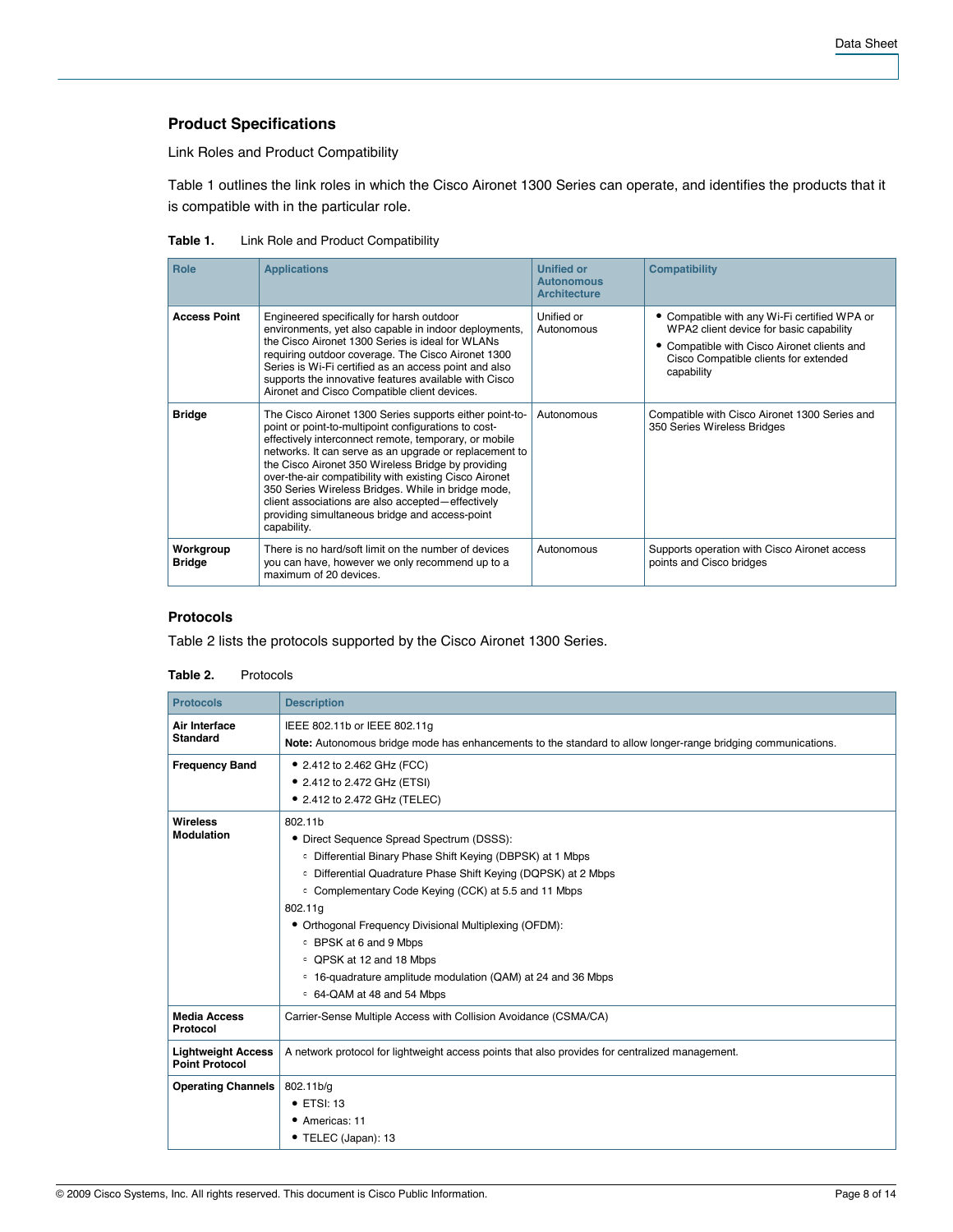| <b>Protocols</b>                                                                           | <b>Description</b>                                                                                                                                                                                                                                                                                                                                                                                                                                                                                                                                                                                                                                                                                                                                                                                                                                                                                                                                                                                                                                                                                                                                                                               |
|--------------------------------------------------------------------------------------------|--------------------------------------------------------------------------------------------------------------------------------------------------------------------------------------------------------------------------------------------------------------------------------------------------------------------------------------------------------------------------------------------------------------------------------------------------------------------------------------------------------------------------------------------------------------------------------------------------------------------------------------------------------------------------------------------------------------------------------------------------------------------------------------------------------------------------------------------------------------------------------------------------------------------------------------------------------------------------------------------------------------------------------------------------------------------------------------------------------------------------------------------------------------------------------------------------|
| Nonoverlapping<br><b>Channels</b>                                                          | 3                                                                                                                                                                                                                                                                                                                                                                                                                                                                                                                                                                                                                                                                                                                                                                                                                                                                                                                                                                                                                                                                                                                                                                                                |
| Security-Bridge<br>Role*                                                                   | Cisco Wireless Security Suite, including:<br>Authentication<br>802.1X support including LEAP to yield mutual authentication and dynamic per-user, per session encryption keys<br>Encryption<br>• Cisco TKIP or WPA TKIP; key hashing (per-packet keying), Message Integrity Check (MIC) and broadcast key rotation<br>• AES (802.11i)                                                                                                                                                                                                                                                                                                                                                                                                                                                                                                                                                                                                                                                                                                                                                                                                                                                            |
| Security-Access<br><b>Point Role</b>                                                       | Cisco Wireless Security Suite supporting WPA and WPA2, including:<br><b>Authentication</b><br>• Management frame protection provides for the authentication of 802.11 management frames by the wireless network<br>infrastructure. This allows the network to detect spoofed frames from access points or malicious users impersonating<br>infrastructure access points. If an access point detects a malicious attack, an incident will be generated by the access<br>points and reports will be gathered on the Cisco wireless LAN controller, Cisco WCS, or CiscoWorks WLSE.<br>• 802.1X support including Cisco LEAP, Protected EAP-Generic Token Card (PEAP-GTC), PEAP-Microsoft Challenge<br>Authentication Protocol Version 2 (MSCHAPv2), EAP Message Digest 5 (EAP MD5), EAP-Transport Layer Security (EAP-<br>TLS), EAP-Tunneled TLS (EAP-TTLS), EAP-Subscriber Identity Module (EAP-SIM), and EAP-Flexible Authentication via<br>Secure Tunneling (EAP-FAST) to yield mutual authentication and dynamic per user, per-session encryption keys<br>Encryption<br>• WPA: Cisco TKIP or WPA TKIP; key hashing (per-packet keying), MIC and broadcast key rotation<br>• WPA2: AES (802.11i) |
| Security-<br><b>Workgroup Bridge</b><br>Role*                                              | Cisco Wireless Security Suite, including:<br>Authentication<br>• 802.1X support including Cisco LEAP to yield mutual authentication and dynamic per-user, per session encryption keys<br>Encryption<br>• Cisco TKIP or WPA TKIP; key hashing (per-packet keying), MIC and broadcast key rotation<br>• AES (802.11i)                                                                                                                                                                                                                                                                                                                                                                                                                                                                                                                                                                                                                                                                                                                                                                                                                                                                              |
| <b>SNMP Compliance</b><br>$*$ $\Omega$ = = $\Omega$ = = = $*$ + + 0.000 $\Omega$ = = $*$ = | Versions 1 and 2<br>والمتعاونة والمتموع والمترور والمتعاونة والمتحدث والمتحدد والمتحدث والمتحدث والمتحدث والمتحدد المتحددة والمتحدد<br>$-1 - 1 = -1$ $-1 = 0$                                                                                                                                                                                                                                                                                                                                                                                                                                                                                                                                                                                                                                                                                                                                                                                                                                                                                                                                                                                                                                    |

Cisco Aironet 1300 Series can operate as a workgroup bridge or wireless bridge when it is an autonomous device. When the Cisco Aironet 1300 Series is operating under the Cisco Unified Wireless Network architecture, it only operates as an access point.

## **Components**

Table 3 lists the components available for the Cisco Aironet 1300 Series.

| Table 3. | Components |
|----------|------------|
|----------|------------|

| <b>Components</b>                                                   | <b>Description</b>                                                                                                                                                                                                                                                                                                                                                                                                                                                                                                                                                                                                                                                                                                                                                                                                                                                                                                                                                                                                                                                                                                                                                                                  |
|---------------------------------------------------------------------|-----------------------------------------------------------------------------------------------------------------------------------------------------------------------------------------------------------------------------------------------------------------------------------------------------------------------------------------------------------------------------------------------------------------------------------------------------------------------------------------------------------------------------------------------------------------------------------------------------------------------------------------------------------------------------------------------------------------------------------------------------------------------------------------------------------------------------------------------------------------------------------------------------------------------------------------------------------------------------------------------------------------------------------------------------------------------------------------------------------------------------------------------------------------------------------------------------|
| <b>Power Injector LR2</b>                                           | The power injector converts the standard 10/100BASE-T Ethernet Cat5 RJ-45 interface that is suitable for weather-protected<br>areas to a dual F-Type connector interface for dual coaxial cables that are more suitable for harsh outdoor environments.<br>While providing a 100BASE-T interface to the Cisco Aironet 1300 Series, the power injector also provides power to the unit<br>over the same cables with a power discovery feature that protects other appliances from damage should they accidentally be<br>connected. As an added benefit to the installer, the automatic medium-dependent interface crossover (Auto-MDIX) feature is<br>built in, allowing the dual cables to be swapped while maintaining the same capability. To support longer cable runs from your<br>network switch or router, the power injector is designed to accommodate up to a 100 meter coaxial cable run plus 100 meters<br>of indoor Cat5 cable—enabling total cable runs up to 200 meters. Lightning and surge protection is also included at the F-<br>Type connector interface to provide added protection to your network devices. The power injector requires a 48V DC source<br>supplied by Cisco. |
| <b>Power Injector LR2T</b>                                          | The Power Injector LR2T supports all the capabilities of LR2. It is designed for use in transportation applications and operates<br>with an input voltage range of +12 to +40V DC. The DC source is provided by the user. The LR2T can therefore be vehicle- or<br>solar-powered.                                                                                                                                                                                                                                                                                                                                                                                                                                                                                                                                                                                                                                                                                                                                                                                                                                                                                                                   |
| <b>Power Supply</b>                                                 | ● 48V DC supply for AIR-PWRINJ-BLR2=                                                                                                                                                                                                                                                                                                                                                                                                                                                                                                                                                                                                                                                                                                                                                                                                                                                                                                                                                                                                                                                                                                                                                                |
|                                                                     | • User-supplied 12 to 40V DC source for AIR-PWRINJ BLR2T=. Could require an external load-dump-module for<br>automotive and bus installations.                                                                                                                                                                                                                                                                                                                                                                                                                                                                                                                                                                                                                                                                                                                                                                                                                                                                                                                                                                                                                                                      |
| AIR-BR1310G- x-K9<br>or AIR LAP1310G-x-<br>K9 Integrated<br>Antenna | • Vertical polarization<br>• 13-dBi gain<br>• 36°E-plane by 38°H-plane (3-dB beam width)                                                                                                                                                                                                                                                                                                                                                                                                                                                                                                                                                                                                                                                                                                                                                                                                                                                                                                                                                                                                                                                                                                            |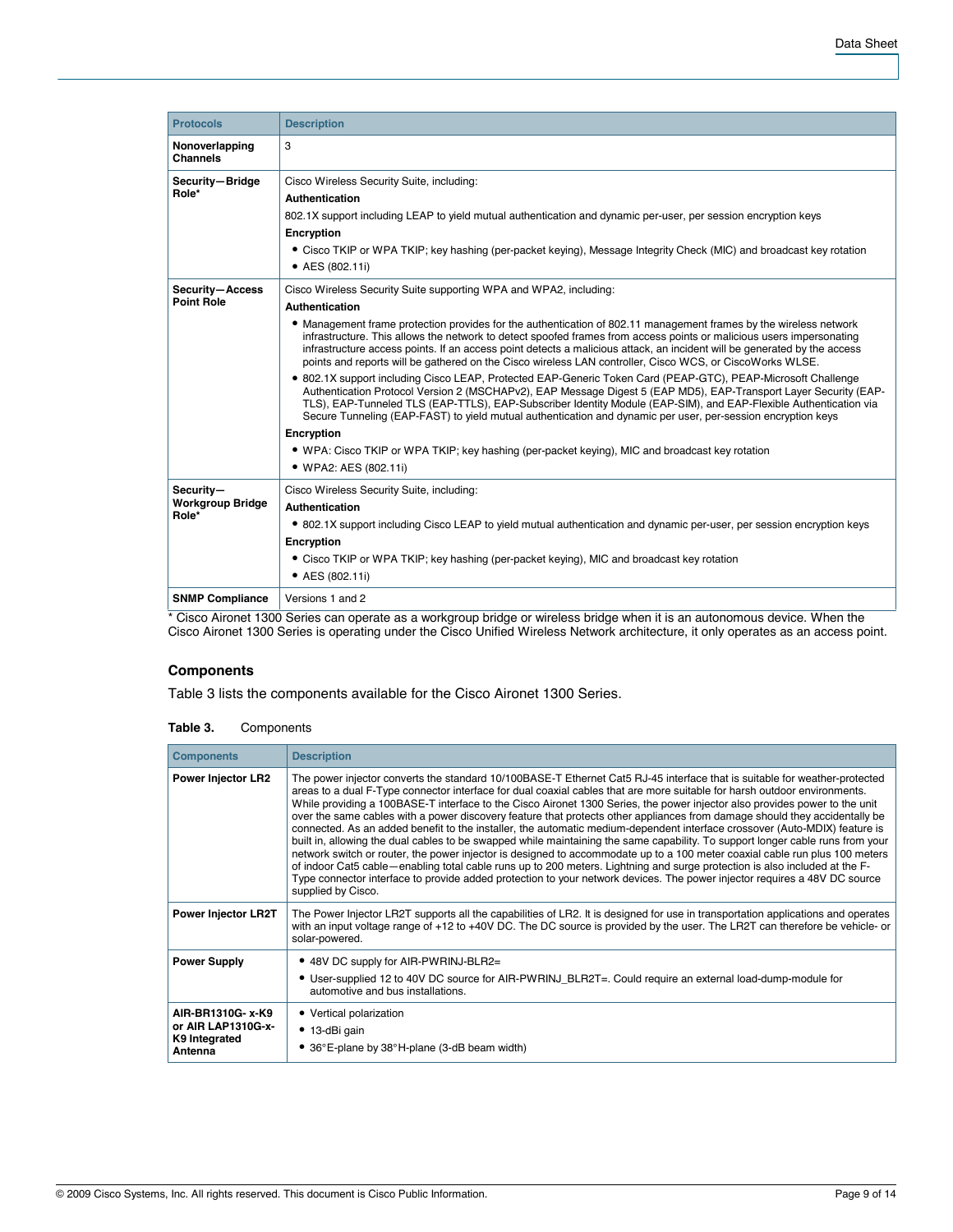#### **Interfaces**

Table 4 lists the Cisco Aironet 1300 Series interfaces.

#### **Table 4.** Interfaces

|                          | AIR-BR1310G-x-K9<br>AIR-BR1310G-x-K9-R<br>AIR-LAP1310G-x-K9<br>AIR-LAP1310G-x-K9R                                                                                                             | AIR-PWRINJ-BLR2<br><b>AIR-PWRINJ-BLR2T</b>                                                                              |
|--------------------------|-----------------------------------------------------------------------------------------------------------------------------------------------------------------------------------------------|-------------------------------------------------------------------------------------------------------------------------|
| <b>Status LEDs</b>       | Four LEDs: Install, Radio, Status, and Ethernet                                                                                                                                               | One bicolor LED showing power status                                                                                    |
| <b>F-Type Connectors</b> | Dual coaxial cable carries full-duplex Ethernet, DC<br>power, and full-duplex console port (RS-232 connection)                                                                                | Dual coaxial cable carries full-duplex Ethernet, DC power, and full-<br>duplex console port (RS 232 connection)         |
| Antenna Interface        | ● AIR-BR1310G-x-K9 or AIR-LAP1310G-x-K9: Air<br>interface (integrated directional antenna)<br>• AIR-BR1310G-x-K9-R or AIR-LAP1310G-x-K9R:<br>Two RP-TNC type connectors for external antennas |                                                                                                                         |
| <b>DC Power</b>          |                                                                                                                                                                                               | One two-pin Switchcraft connector (with threaded locking sleeve)<br>and matching connector                              |
| <b>RJ-45 Interface</b>   | -                                                                                                                                                                                             | One RJ-45 connector for console-port access (9600 bps only), a<br>second RJ-45 connector for 10/100BASE-T LAN interface |
| <b>Grounding Lugs</b>    | Two grounding lugs for lightening protection.                                                                                                                                                 |                                                                                                                         |

## **Memory Requirements**

Table 5 lists the memory specifications for the Cisco Aironet 1300 Series.

**Table 5.** Memory Requirements

| 8 MB of Flash Memory | Memory space for future firmware upgrades to support new 802.11 standards and advanced features. |
|----------------------|--------------------------------------------------------------------------------------------------|
|----------------------|--------------------------------------------------------------------------------------------------|

## **Performance**

Table 6 lists the Cisco Aironet 1300 Series performance capabilities.

|  | Table 6. | Performance Capabilities |  |
|--|----------|--------------------------|--|
|--|----------|--------------------------|--|

|                                                    | AIR-BR1310G-A-K9 or AIR-LAP1310G-A-K9                                              | AIR-BR1310G-A-K9-R or AIR-LAP1310G-A-K9R |
|----------------------------------------------------|------------------------------------------------------------------------------------|------------------------------------------|
| <b>Available Transmit Power</b>                    | 802.11b:                                                                           | 802.11b:                                 |
| <b>Settings</b>                                    | $\bullet$ 100 mW (20 dBm)                                                          | $\bullet$ 100 mW (20 dBm)                |
|                                                    | • 50 mW (17 dBm)                                                                   | • 50 mW (17 dBm)                         |
|                                                    | $\bullet$ 30 mW (15 dBm)                                                           | • 30 mW (15 dBm)                         |
|                                                    | • 20 mW (13 dBm)                                                                   | • 20 mW $(13$ dBm)                       |
|                                                    | $\bullet$ 10 mW (10 dBm)                                                           | • 10 mW (10 dBm)                         |
|                                                    | $\bullet$ 5 mW (7 dBm)                                                             | $\bullet$ 5 mW (7 dBm)                   |
|                                                    | $\bullet$ 1 mW (0 dBm)                                                             | $\bullet$ 1 mW (0 dBm)                   |
|                                                    | 802.11g:                                                                           | 802.11g:                                 |
|                                                    | • 30 mW $(15 dBm)$                                                                 | • 30 mW $(15 dBm)$                       |
|                                                    | • 20 mW $(13$ dBm)                                                                 | • 20 mW $(13$ dBm)                       |
|                                                    | • 10 mW (10 dBm)                                                                   | • 10 mW (10 dBm)                         |
|                                                    | $\bullet$ 5 mW (7 dBm)                                                             | $\bullet$ 5 mW (7 dBm)                   |
|                                                    | $\bullet$ 1 mW (0 dBm)                                                             | $\bullet$ 1 mW (0 dBm)                   |
|                                                    | Note: Maximum power setting will vary according to individual country regulations. |                                          |
| <b>Maximum Operational</b><br><b>Receive Level</b> | $-20$ dBm                                                                          | $-20$ dBm                                |
| <b>Maximum Survivable</b><br><b>Receive Level</b>  | 10 dBm                                                                             | 10 dBm                                   |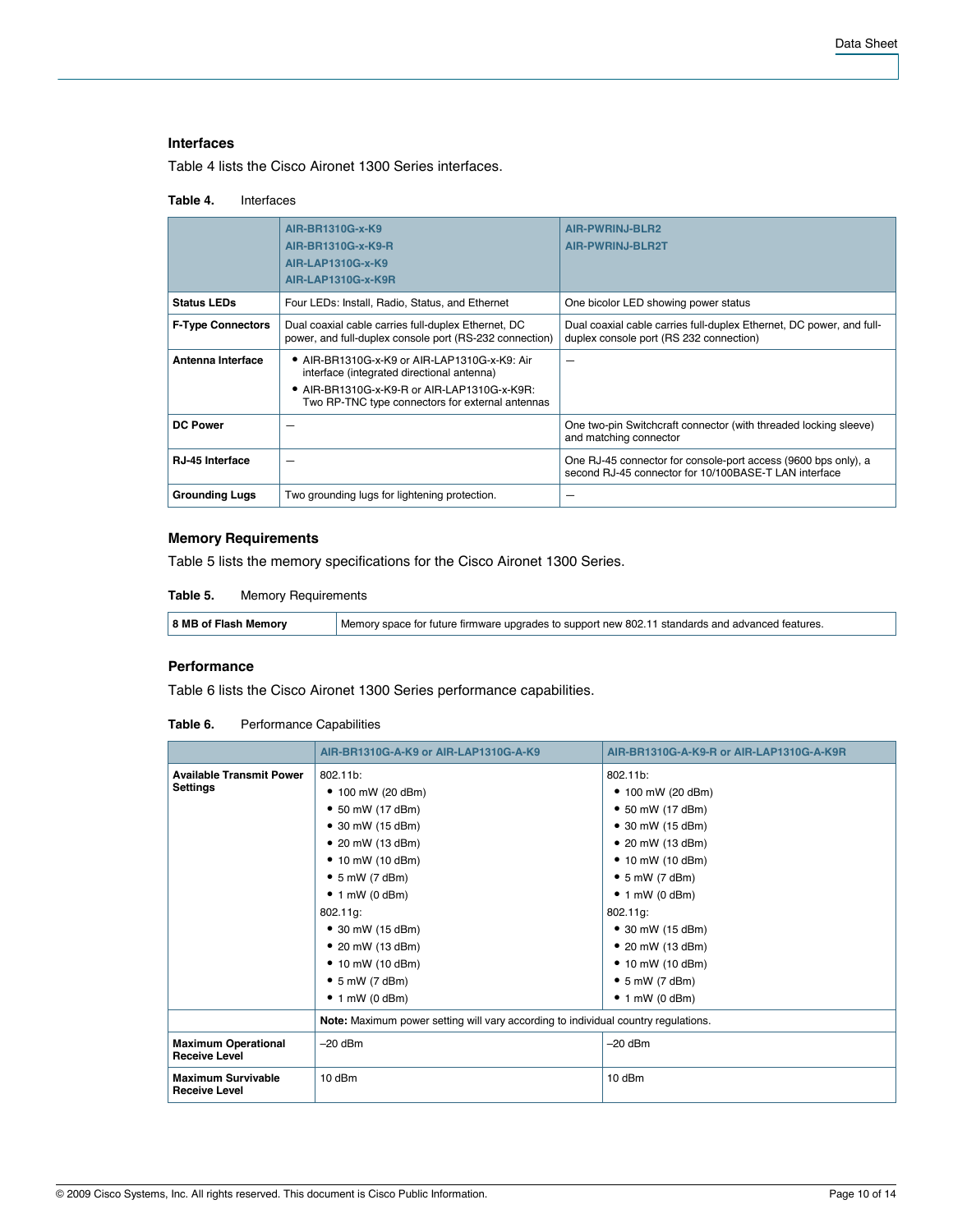|                                            | AIR-BR1310G-A-K9 or AIR-LAP1310G-A-K9                                         | AIR-BR1310G-A-K9-R or AIR-LAP1310G-A-K9R                |
|--------------------------------------------|-------------------------------------------------------------------------------|---------------------------------------------------------|
| <b>Receive Sensitivity</b>                 | $\bullet$ 1 Mbps: -94 dBm                                                     | $\bullet$ 1 Mbps: -94 dBm                               |
| (10 Percent with 3200 Byte                 | $\bullet$ 2 Mbps: $-91$ dBm                                                   | $\bullet$ 2 Mbps: -91 dBm                               |
| Packets)                                   | $\bullet$ 5.5 Mbps: -89 dBm                                                   | $\bullet$ 5.5 Mbps: -89 dBm                             |
|                                            | $\bullet$ 11 Mbps: $-85$ dBm                                                  | $\bullet$ 11 Mbps: -85 dBm                              |
|                                            | $\bullet$ 6 Mbps: $-90$ dBm                                                   | $\bullet$ 6 Mbps: $-90$ dBm                             |
|                                            | $\bullet$ 9 Mbps: $-89$ dBm                                                   | $\bullet$ 9 Mbps: $-89$ dBm                             |
|                                            | $\bullet$ 12 Mbps: $-86$ dBm                                                  | $\bullet$ 12 Mbps: $-86$ dBm                            |
|                                            | $\bullet$ 18 Mbps: $-84$ dBm                                                  | $\bullet$ 18 Mbps: $-84$ dBm                            |
|                                            | $\bullet$ 24 Mbps: $-81$ dBm                                                  | $\bullet$ 24 Mbps: -81 dBm                              |
|                                            | $\bullet$ 36 Mbps: $-77$ dBm                                                  | • 36 Mbps: -77 dBm                                      |
|                                            | $\bullet$ 48 Mbps: $-73$ dBm                                                  | $\bullet$ 48 Mbps: $-73$ dBm                            |
|                                            | $\bullet$ 54 Mbps: $-72$ dBm                                                  | $\bullet$ 54 Mbps: $-72$ dBm                            |
| <b>Maximum Bridge Relative</b>             | Over 100 km per hour at 12 and 24 Mbps with 128-byte packets at 1 percent PER |                                                         |
| <b>Velocity (Autonomous-</b><br>Mode Only) |                                                                               |                                                         |
| <b>Access Point Role:</b>                  | Americas                                                                      | Americas                                                |
| <b>Outdoor Range</b>                       | • 865 feet (260 meters) at 54 Mbps                                            | • 350 feet (105 meters) at 54 Mbps                      |
|                                            | • 3465 feet (1055 meters) at 11 Mbps                                          | • 1410 feet (430 meters) at 11 Mbps                     |
|                                            | <b>ETSI</b>                                                                   | <b>ETSI</b>                                             |
|                                            | • 150 feet (45 meters) at 54 Mbps                                             | • 195 feet (60 meters) at 54 Mbps                       |
|                                            | • 775 feet (235 meters) at 11 Mbps                                            | • 630 feet (190 meters) at 11 Mbps                      |
|                                            | TELEC                                                                         | <b>TELEC</b>                                            |
|                                            | • 485 feet (145 meters) at 54 Mbps                                            | • 195 feet (60 meters) at 54 Mbps                       |
|                                            | • 1095 feet (330 meters) at 11 Mbps                                           | • 445 feet (135 meters) at 11 Mbps                      |
|                                            | Note: Access point with 13-dBi integrated antenna and                         | Note: Access point with 5.2-dBi patch antenna and Cisco |
|                                            | Cisco clients                                                                 | clients                                                 |
| <b>Bridge Role: Point to Point</b>         | Americas                                                                      | Americas                                                |
| Range*                                     | • 1.3 miles (2 km) at 54 Mbps                                                 | $\bullet$ 4.5 miles (7 km) at 54 Mbps                   |
|                                            | • 9 miles (15 km) at 11 Mbps                                                  | $\bullet$ 14 miles (23 km) at 11 Mbps                   |
|                                            | EMEA                                                                          | <b>EMEA</b>                                             |
|                                            | $\bullet$ 0.2 miles (0.36 km) at 54 Mbps                                      | $\bullet$ 5.5 miles (9 km) at 11 Mbps                   |
|                                            | $\bullet$ 2.3 miles (3.5 km) at 11 Mbps                                       | <b>TELEC</b>                                            |
|                                            | TELEC                                                                         | $\bullet$ 4.5 miles (7 km) at 54 Mbps                   |
|                                            | $\bullet$ 0.7 miles (1.1 km) at 54 Mbps                                       | • 12 miles (20 km) at 11 Mbps                           |
|                                            | • 3.2 miles (5 km) at 11 Mbps                                                 | Note: 21-dBi dish antenna at root and non root bridge   |
|                                            | Note: 13-dBi integrated antenna at root and non root<br>bridge                |                                                         |
| <b>Bridge Role: Point to</b>               | Americas                                                                      | Americas                                                |
| <b>Multipoint Range*</b>                   | $\bullet$ 1.1 miles (1.8 km) at 54 Mbps                                       | $\bullet$ 2.0 miles (3.3 km) at 54 Mbps                 |
|                                            | • 8 miles (13 km) at 11 Mbps                                                  | • 10 miles (16 km) at 11 Mbps                           |
|                                            | EMEA                                                                          | <b>EMEA</b>                                             |
|                                            | $\bullet$ 0.25 miles (0.4 km) at 54 Mbps                                      | • 2.5 miles (4 km) at 11 Mbps                           |
|                                            | • 1.1 miles (1.8 km) at 11 Mbps                                               | <b>TELEC</b>                                            |
|                                            | TELEC                                                                         | $\bullet$ 2.0 miles (3.3 km) at 54 Mbps                 |
|                                            | $\bullet$ 0.8 miles (1.3 km) at 54 Mbps                                       | • 9.0 miles (14 km) at 11 Mbps                          |
|                                            | $\bullet$ 3.6 miles (5.8 km) at 11 Mbps                                       | Note: 14-dBi sector at root and 21-dBi dish at non root |
|                                            | Note: 14-dBi sector antenna at root and 13-dBi integrated                     |                                                         |
|                                            | antenna at non-root                                                           |                                                         |

\* Bridge role is only available for autonomous deployments. The distances referenced here are approximations and should be used for estimation purposes only.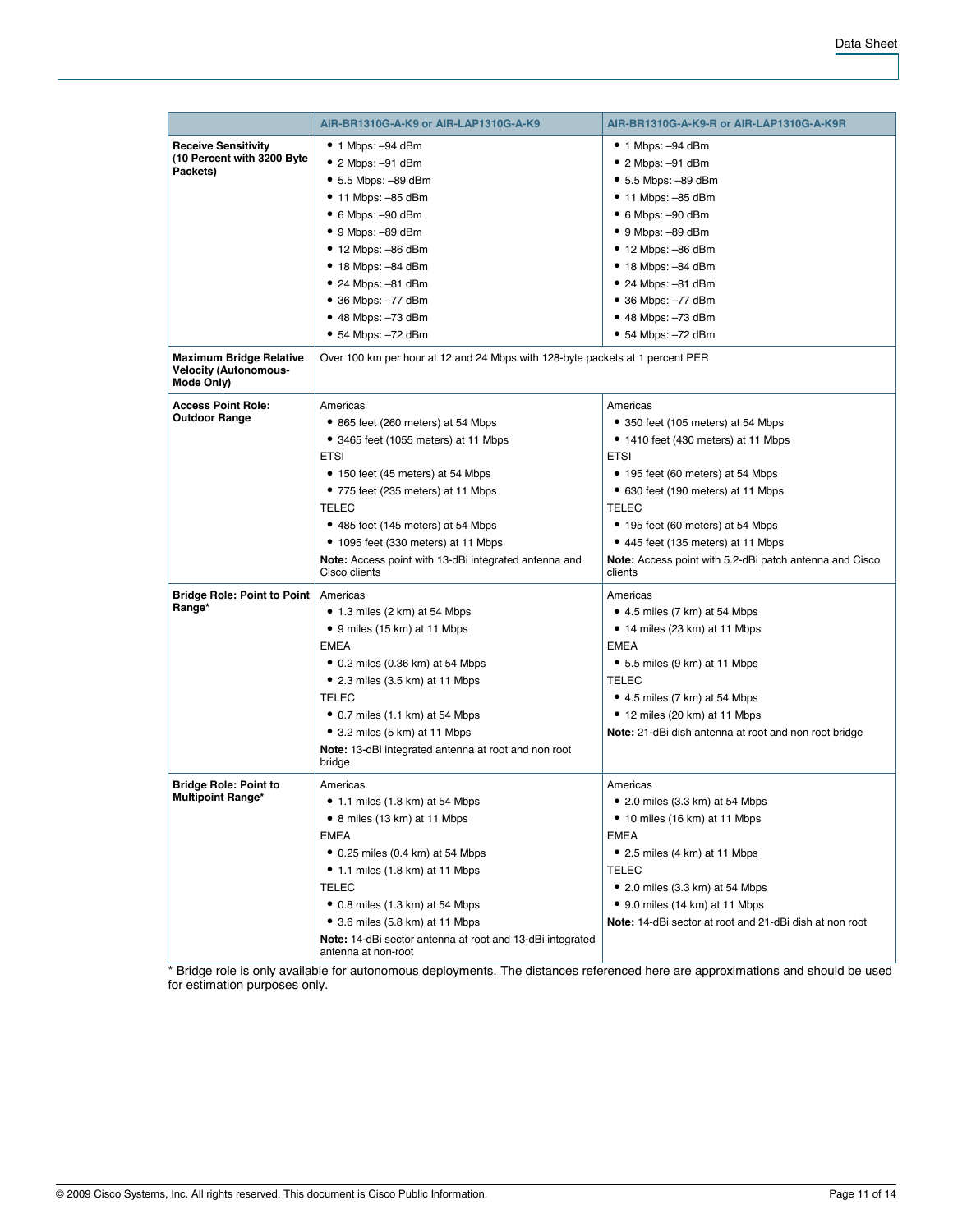## **Physical Specifications**

Table 7 lists the physical specifications of the Cisco Aironet 1300 Series.

|                                | AIR-BR1310G-x-K9 AIR BR1310G x K9 R<br>AIR-LAP1310G-x-K9<br>AIR-LAP1310G-x-K9R | <b>AIR-PWRINJ-BLR2</b>                                                                                | <b>AIR-PWRINJ-BLR2T</b>                                                                               |
|--------------------------------|--------------------------------------------------------------------------------|-------------------------------------------------------------------------------------------------------|-------------------------------------------------------------------------------------------------------|
| <b>Dimensions</b>              | 8 in. x 8.1 in. x 3.12 in. (20.3 cm x 20.57 cm x 7.87 cm)                      | 4.62 in. x 4.76 in. x 1.07 in.<br>$(11.73 \text{ cm} \times 12.09 \text{ cm} \times 2.71 \text{ cm})$ | 4.62 in. x 4.76 in. x 1.07 in.<br>$(11.73 \text{ cm} \times 12.09 \text{ cm} \times 2.71 \text{ cm})$ |
| Weight                         | 2.5 lb (1.25 kg)                                                               | 2 lb(1 kg)                                                                                            | 2 lb(1 kg)                                                                                            |
| Operational<br>Temperature     | $-22^{\circ}$ to +131°F (-30° to +55°C)                                        | $-22^{\circ}$ to +131°F (-30° to +55°C)                                                               | $-22^{\circ}$ to +131°F (-30° to +55°C)                                                               |
| <b>Storage</b><br>Temperature  | $-40^{\circ}$ to +185°F (-40° to +85°C)                                        | $-40^{\circ}$ to +185°F (-40° to +85°C)                                                               | $-40^{\circ}$ to +185°F (-40° to +85°C)                                                               |
| Operational<br><b>Altitude</b> | 10,000 ft (3048m)                                                              | 10,000 ft (3048m)                                                                                     | 10,000 ft (3048m)                                                                                     |
| <b>Storage Altitude</b>        | 16,000 ft (4877 m)                                                             | 16,000 ft (4877 m)                                                                                    | 16,000 ft (4877 m)                                                                                    |
| <b>Humidity</b>                | 0 to 100% at 100 $\degree$ F (38 $\degree$ C) (condensing)                     | 0 to 90% at 100 $\degree$ F (38 $\degree$ C)<br>(noncondensing)                                       | 0 to 90% at 100°F (38°C)<br>(noncondensing)                                                           |
| <b>Vibration</b>               | SAEJ1455 section 4.9                                                           | SAEJ1455 section 4.9                                                                                  | SAEJ1455 section 4.9                                                                                  |
| <b>Enclosure</b>               | NEMA 4; IP56; UL2083; environmentally sealed                                   | UL2083; metal case                                                                                    | UL2083; metal case                                                                                    |

## **Table 7.** Physical Specifications

## **Power Requirements**

Table 8 lists Cisco Aironet 1300 Series power requirements.

#### **Table 8.** Power Requirements

|                 | AIR-BR1310G-x-K9<br><b>AIR BR1310G x-K9-R</b><br>AIR-LAP1310G-x-K9<br>AIR-LAP1310G-x-K9R | <b>AIR-PWRINJ-BLR2</b>                                   | AIR-PWRINJ-BLR2T                                    |
|-----------------|------------------------------------------------------------------------------------------|----------------------------------------------------------|-----------------------------------------------------|
| <b>AC Power</b> | Not required—uses DC voltage from power injector                                         | 100 to 240V AC, ±10% (power<br>supply provided by Cisco) | Not required                                        |
| <b>DC Power</b> | -                                                                                        | • $+48V$ DC, $\pm 10\%$<br>$\bullet$ Up to 9 W           | • +12 to +40V DC, $\pm$ 10%<br>$\bullet$ Up to 11 W |

## **Approvals and Compliance**

The Cisco Aironet 1300 Series meets the following approvals and compliance standards (Table 9).

| Table 9. | Approvals and Compliance |
|----------|--------------------------|
|          |                          |

|                            | AIR-BR1310G-x-K9<br>AIR-BR1310G-x-K9-R<br>AIR-LAP1310G-x-K9<br>AIR-LAP1310G-x-K9R                                                                                                                                                                                                                                                                                                | AIR-PWRINJ-BLR2<br>AIR-PWRINJ-BLR2T |  |
|----------------------------|----------------------------------------------------------------------------------------------------------------------------------------------------------------------------------------------------------------------------------------------------------------------------------------------------------------------------------------------------------------------------------|-------------------------------------|--|
| <b>Country Compliance</b>  | Customers are responsible for verifying approval for use in their country. Please visit<br>http://www.cisco.com/go/aironet/compliance to verify approval and to identify the regulatory domain that corresponds to a<br>particular country. Not all regulatory domains have been approved. As they are approved, the part numbers will be available<br>on the Global Price List. |                                     |  |
| <b>Wi-Fi Certification</b> | Wici)<br><b>CERTIFIED</b>                                                                                                                                                                                                                                                                                                                                                        |                                     |  |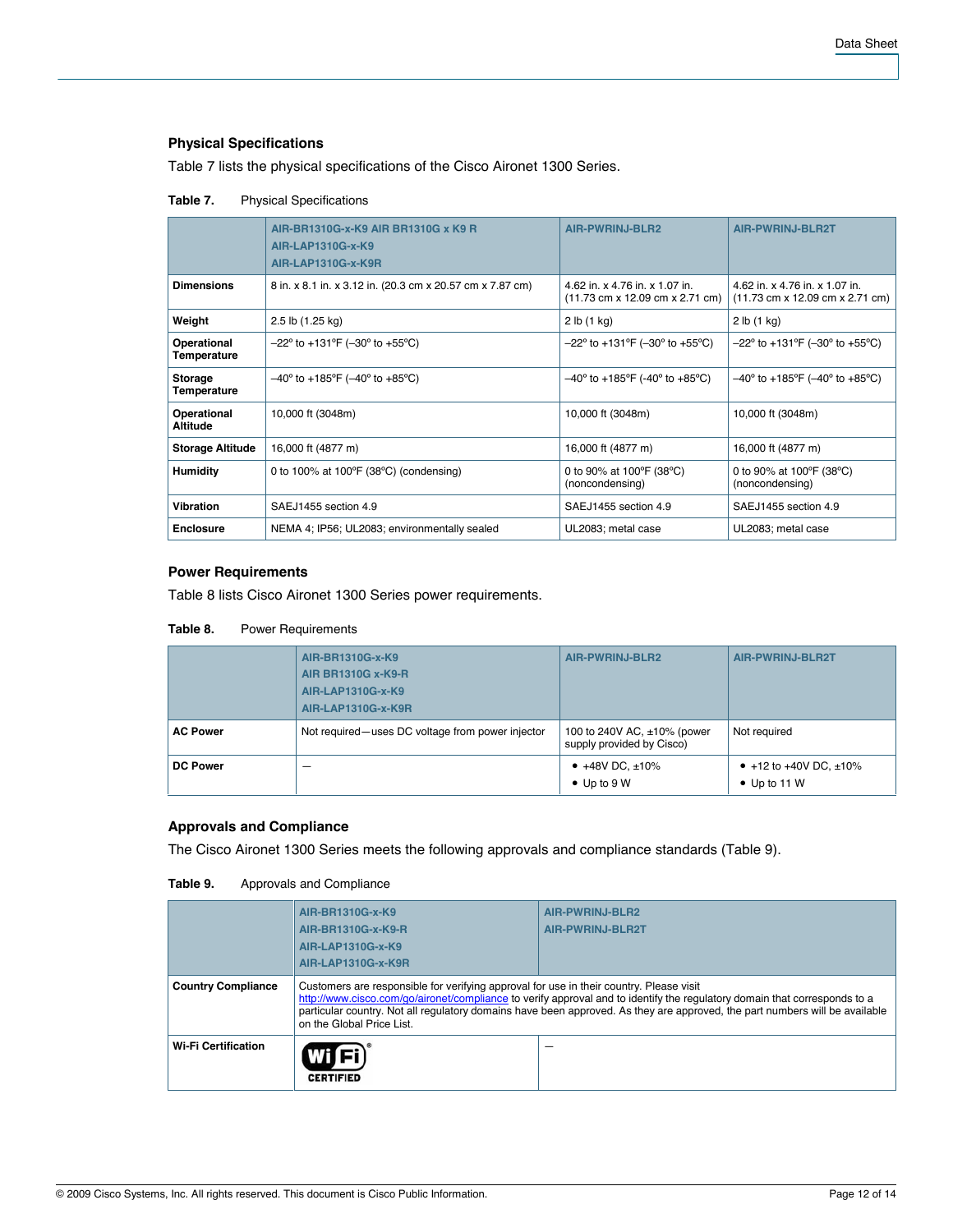|                                            | AIR-BR1310G-x-K9                                                       | <b>AIR-PWRINJ-BLR2</b>             |
|--------------------------------------------|------------------------------------------------------------------------|------------------------------------|
|                                            | AIR-BR1310G-x-K9-R                                                     | <b>AIR-PWRINJ-BLR2T</b>            |
|                                            | AIR-LAP1310G-x-K9                                                      |                                    |
|                                            | <b>AIR-LAP1310G-x-K9R</b>                                              |                                    |
| <b>Safety</b>                              | • UL 60950 third edition                                               | • UL 60950 third edition           |
|                                            | • CSA C22.2 No. 60950-00                                               | • CSA C22.2 No. 60950-00           |
|                                            | • IEC 60950 Sec Ed, amendments 1-4                                     | • IEC 60950 Sec Ed, amendments 1-4 |
|                                            | • EN 60950; 1992, amendments 1-4                                       | • EN 60950; 1992, amendments 1-4   |
|                                            | • CSA 94/UL50-NEMA rated                                               | $\bullet$ UL2043                   |
|                                            |                                                                        | • FIPS 140-2 prevalidation list    |
| <b>Radio Approvals</b>                     | • FCC Part 15.247                                                      |                                    |
|                                            | • RSS-139-1, RSS-210 (Canada)                                          |                                    |
|                                            | • EN 300.328 (Europe)                                                  |                                    |
|                                            | • Telec 33B (Japan)                                                    |                                    |
|                                            | • ARIB-STD-T66 v2.1                                                    |                                    |
|                                            | • FCC Bulletin OET-65CRSS-102                                          |                                    |
|                                            | • Designed to EN60945                                                  |                                    |
| <b>EMI and Susceptibility</b><br>(Class B) | • FCC Part 15.107 and 15.109 Class B                                   | • FCC Part 15.107 and 15.109       |
|                                            | • ICES-003 Class B (Canada)                                            | $\bullet$ Class B                  |
|                                            | $\bullet$ EN 55022 Class B                                             | • ICES-003 Class B (Canada)        |
|                                            | • EN 55024                                                             | • EN 55022 Class B                 |
|                                            | • AS/NZS 3548 Class B                                                  | $\bullet$ EN 55024                 |
|                                            | $\bullet$ VCCI Class B                                                 | • AS/NZS 3548 Class B              |
|                                            | • EN 301.489-1 and 17 (Europe)                                         | • VCCI Class B                     |
|                                            | • Designed to CISPR 25, ISO 11452-24,<br>EN50121, EN60571 and SAEJ1113 | • EN 301.489-1 and 17 (Europe)     |

## **Additional Specifications**

**Warranty:** One year

## **Ordering Information**

To place an order, visit the [Cisco Ordering Home Page.](http://www.cisco.com/en/US/ordering/index.shtml) For assistance in determining the correct wireless bridge to order, as well as appropriate accessories, please read the [Cisco Aironet 1300 Series Ordering Guide.](http://www.cisco.com/en/US/prod/collateral/wireless/ps5679/ps5861/product_data_sheet09186a008022198b.html)

## **To Download the Software**

Cisco Aironet software can be downloaded at the [Cisco Software Center](http://tools.cisco.com/support/downloads/pub/MDFTree.x?butype=wireless).

## **Service and Support**

Cisco Systems offers a wide range of service programs to accelerate customer success. These innovative programs are delivered through a unique combination of people, processes, tools, and partners, resulting in high levels of customer satisfaction. Cisco services help you to protect your network investment, optimize network operations, and prepare the network for new applications to extend network intelligence and the power of your business. For more information about Cisco Services, see [Cisco Technical Support Services](http://www.cisco.com/en/US/products/svcs/ps3034/serv_category_home.html).

## **For More Information**

For more information about the Cisco Aironet 1300 Series, visit <http://www.cisco.com/go/aironet> or contact your local account representative.